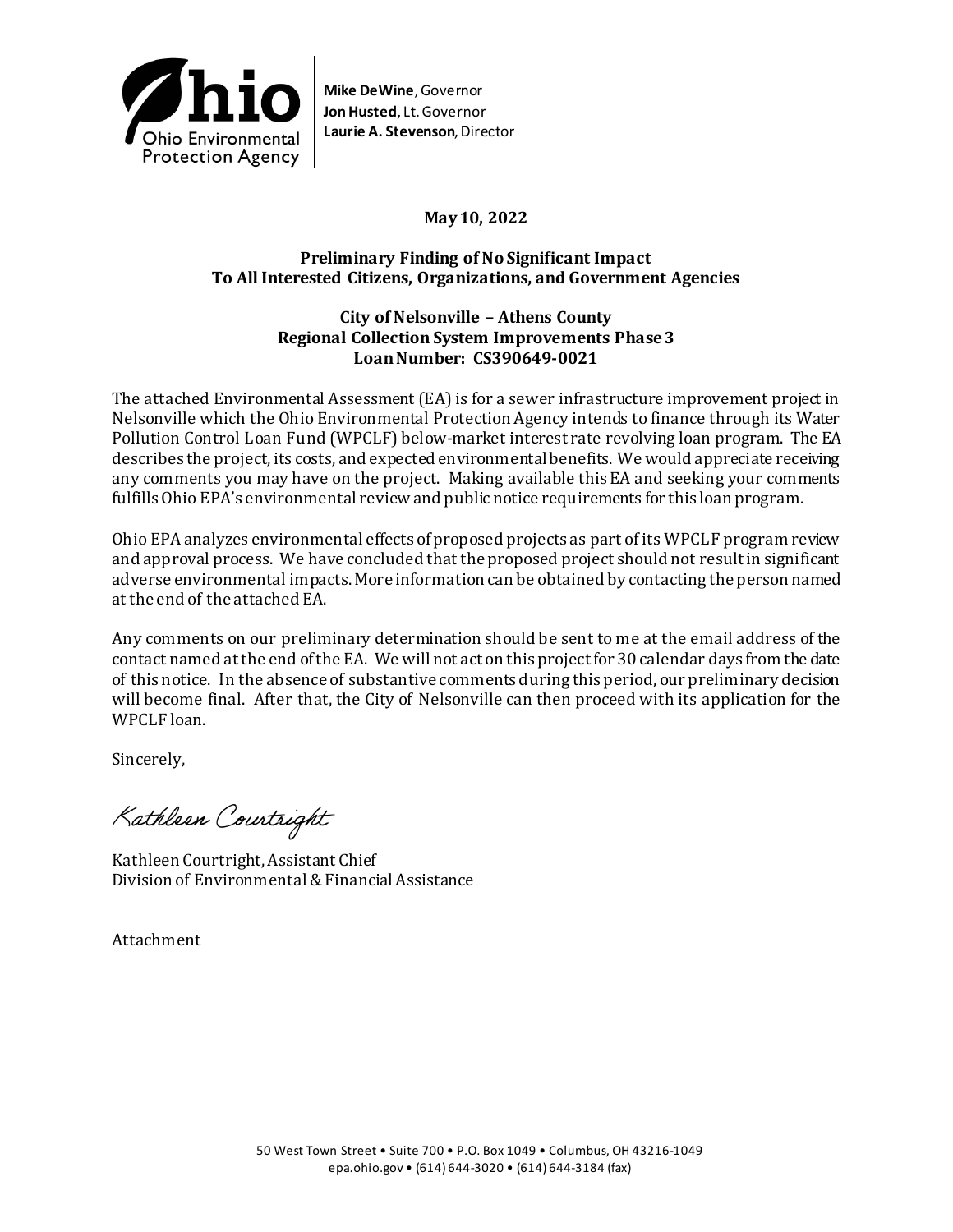#### **ENVIRONMENTAL ASSESSMENT**

#### **Project Identification**

Project Name: Regional Collection System Improvements Phase 3

Applicant: City of Nelsonville 211 Lake Hope Drive Nelsonville, OH 45764

Loan Number: CS390649-0021

#### **Project Summary**

The City of Nelsonville in Athens County has requested \$2,700,000 from the Ohio Water Pollution Control Loan Fund (WPCLF) tomake improvements to the city's sanitary sewer collection system to support the regionalization of unsewered areas in the surrounding communities of Imperial, Doanville, and along Railroad Street. Improvements to the collection system will include installation of a gravity sewer that will convey sanitary waste to the site of Nelsonville's newly constructed wastewater treatment plant (WWTP). The project includes replacingsewers along Myers Street and replacing two lift stations.

Nelsonville qualifies for a WPCLF principal forgiveness loan in the amount of \$2,700,000. Principal forgiveness is a loan that will not need to be repaid.

Construction will occur within existing public rights-of-way, utilizing previously disturbed areas where roadways and utilities exist.

#### **History and Existing Conditions**

Nelsonville currently owns and operates a sanitary sewer collection system and wastewater treatment plant (WWTP). It is surrounded by several small unsewered communities that utilize household sewage treatment systems (HSTS) to collect and treat sanitary waste. Many of these onlot treatment systems are failing due to age or are improperly sized. Nelsonville has committed to accepting and treating sanitary waste from these surrounding communities.

Regionalization of unsewered areas in the surrounding communities of Buchtel, Murray City, and Carbon Hill is currently on-going. The city is also currently constructing a new wastewater treatment plant on Elm Rock Road that will have the increased capacity to treat waste from both Nelsonville and the surrounding areas. This will replace the existing WWTP. Both construction projects were funded through WPCLF funds.

This next phase of Nelsonville's regional collection system improvements will address failing on-lot septic systems in the unincorporated areas of Imperial and Doanville, as well as six currently unsewered homes and buildings on Railroad Street in the south-central portion of Nelsonville.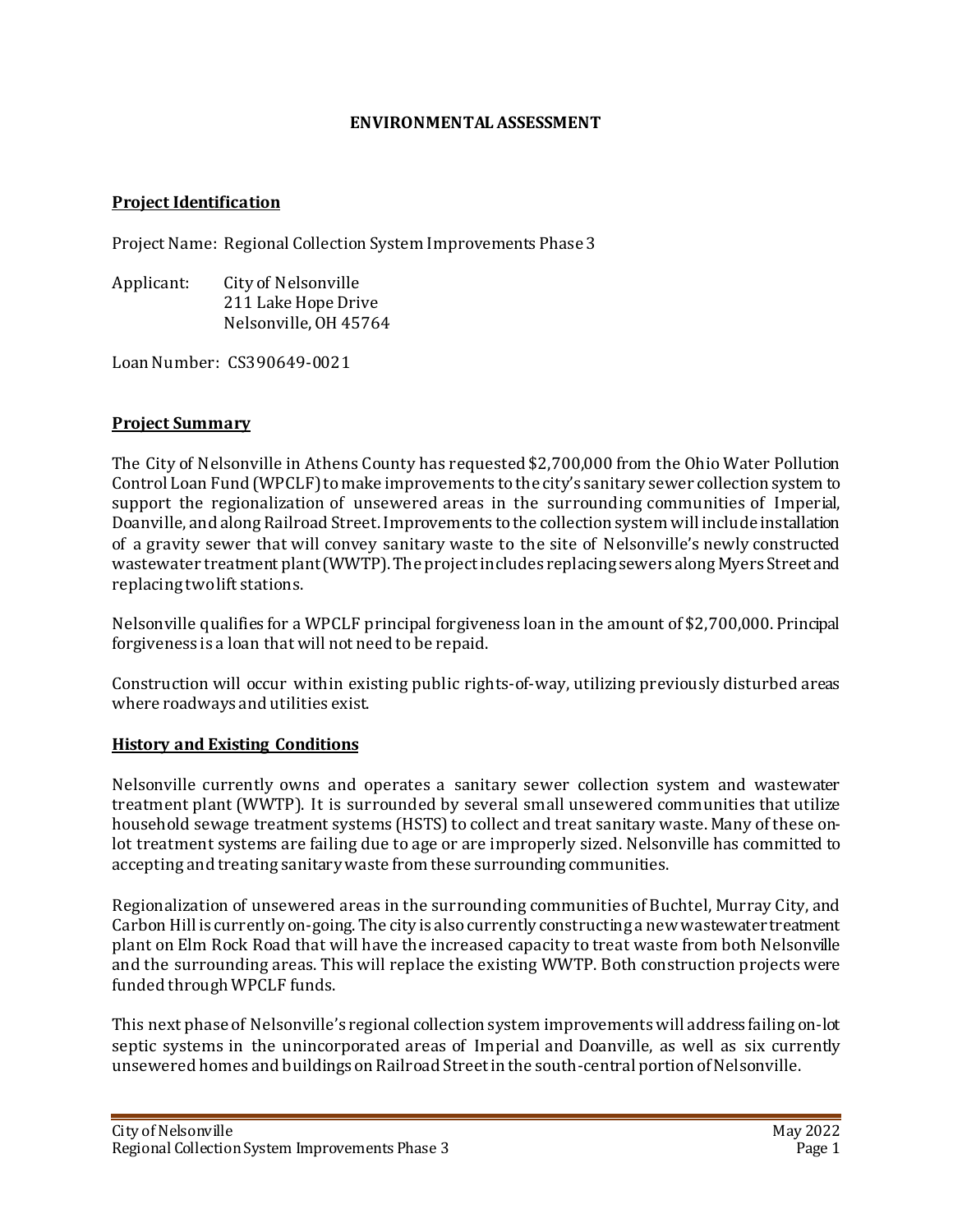The sewers along Myers Street and the surrounding area present a continuous maintenance issue for the city due to poor capacity and condition. They are believed to be at an insufficient grade and require frequent jetting. The existing sanitary sewer also runs directly through a storm sewer catch basin presenting a direct risk of pollution to the Hocking River.

Additionally, the existing lift stations located near the water treatment plant (WTP lift station) and the Veterans of Foreign Wars building (VFW lift station) within the collection system are both undersized for the volume they receive. The city's WTP backwash is pumped through these stations although they were never sized to handle the significantly increased volume. The wet wells and pumps are both undersized and therefore reach the end of their useful life quickly. There have been several overflows due to issues at the VFW lift station. The WTP lift station is supplied with standby power from the water plant, but the VFW is not. During power outages, the WTP lift station pumps to the VFW lift station, which then overflows because of the lack of standby power. Both stations need to be upgraded to adequate capacity and standby power is needed at the VFW station.

A smaller lift station in the recently acquired Buchtel sewer system has stopped working, spilling raw sewage into the yards of residents and the village streets. This lift station is over 20 years old and requires new pumps and rails.

# **Population and Flow Projections**

Nelsonville currently serves approximately 1,700 incorporated customers, 300 outside city limits, and the regional connections from Murry City and Carbon Hill.Population changes in Nelsonville and the surrounding communities from 2000 to 2010 were used toproject population trends until 2050. Overall, the populations in these communities were predicted to stay the same or slightly decrease. These trends were considered during the design stages of Nelsonville's new WWTP so it will have the capacity to treat additional waste from these surrounding communities.

### **Alternatives**

- *No action*: Doing nothing is not an acceptable alternative because it would allow undersized and deteriorated home septic systems to continue to operate improperly which could contribute to surface water contamination and potentially create a public health threat.
- *Replacement:* Residents could replace their individual on-lot systems, but this option is very costly, and many customers may not be able to afford it.
- *Installation of small WWTPs:* The surrounding unincorporated communities could construct their own individual WWTPs to be operated at a small scale. This is also a costly option that would place a burden on the residents to continue to fund their operation and maintenance.
- *Regionalization:* The dense spacing of homes in the unsewered areas and proximity to the regional treatment plant afford the option of gravity sewer installation to connect these areas to the Nelsonville wastewater collection system. This option will not require additional treatment system construction.

### **Selected Alternative**

Considering the need for reliable sanitary collection and treatment services in the area and the benefits of utility regionalization, it is more cost effective for communities surrounding Nelsonville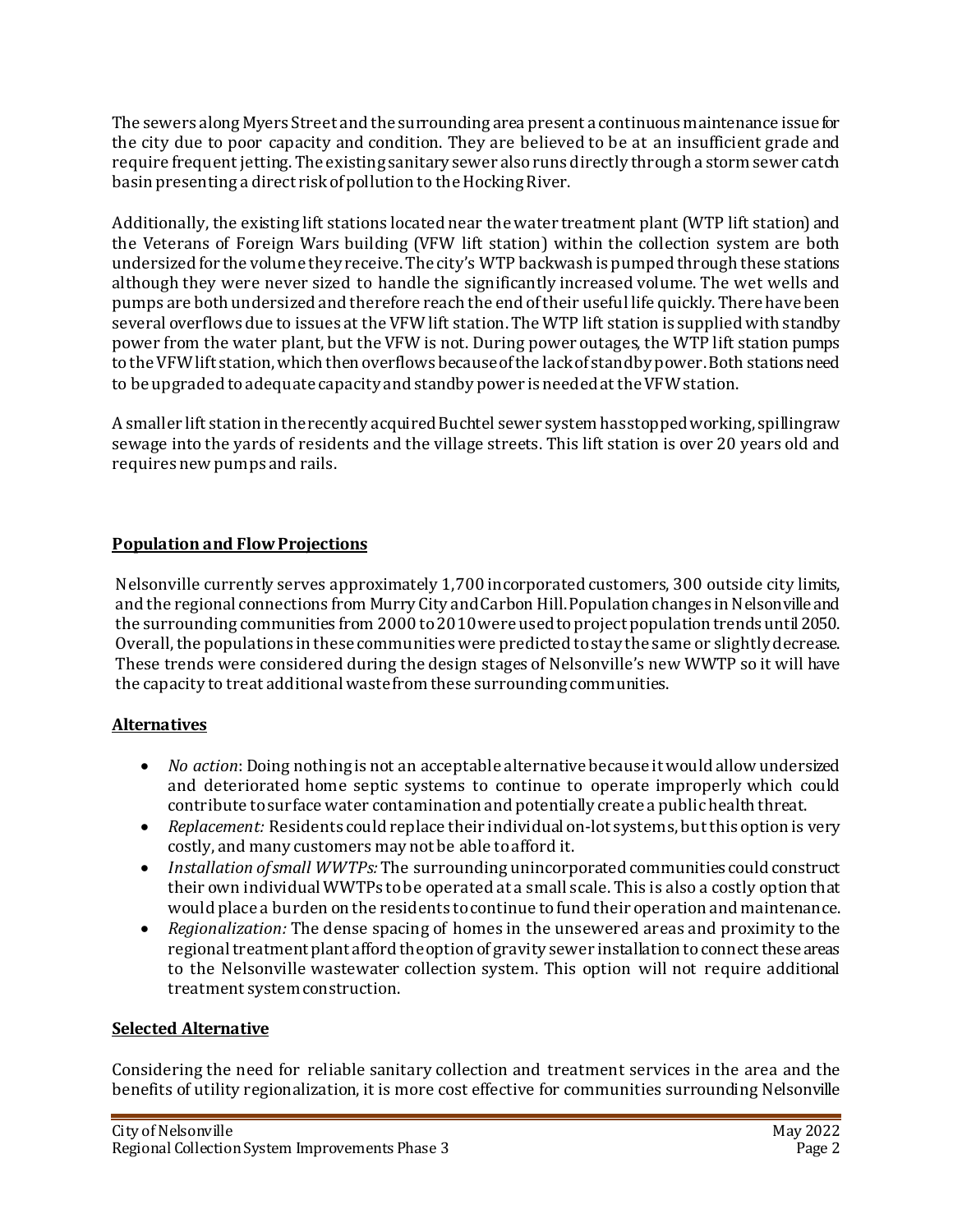to send their sanitary waste to a regional WWTP rather than replacing individual HSTS or constructing one or more small WWTPs. Regionalization of the unsewered areas to Nelsonville is the best alternative for treatment as it eliminates the need for additional treatment systems and discharges, as well as eliminates failing on-lot systems which can negatively impact public health and water quality. It was determined that constructing a gravity collection system was the most efficient in cost, constructability, and maintenance for the project.

This project will further expand Nelsonville's regionalization efforts by providing the installation of gravity sewers in the unsewered and unincorporated area of Imperial, Doanville, and within the City of Nelsonville in the unsewered area along Railroad Street. Replacement of sewers will also occur along Myers Street. In all, over 12,000 feet of new gravity sewer, 40 manholes, 4,000 linear feet of force main, and 84 unsewered new connections will be installed as part of the project. The Imperial and Doanville areas are less than one mile from the new regional WWTP being constructed and contain a cluster of seven homes to be served by gravity sewer construction.

The existing WTP lift station and VFW lift station will be replaced as part of the project to provide additional capacity. A standby generator will be provided at the VFW lift station to provide continuous operation. A lift station in Buchtel will alsobe improved with new pumps and rails.

Maps of the project area are provided in the exhibits below.

# **Implementation**

#### *Project Costs*

Nelsonville plans to borrow \$2,700,000 from the WPCLF to finance the project. The project is eligible for \$2,700,000 in WPCLF principal forgiveness funds.

### *Project Schedule*

The anticipated loan award will occur in June 2022 and construction will begin following the loan award.

### **Public Participation**

This project was discussed at multiple Nelsonville city council meetings which are open to the public for in-person or virtual attendance. Construction schedules are relayed to the public via the city website. Two public hearings were held specific for public questions or concerns pertaining to this project on June 30, 2021, and July 12, 2021.

Ohio EPA will make a copy of this document available to the public on its web page: [https://epa.ohio.gov/wps/portal/gov/epa/divisions-and-offices/environmental-financial](https://epa.ohio.gov/wps/portal/gov/epa/divisions-and-offices/environmental-financial-assistance/announcements)[assistance/announcements](https://epa.ohio.gov/wps/portal/gov/epa/divisions-and-offices/environmental-financial-assistance/announcements) and will provide it upon request to interested parties. Information supporting this Environmental Assessment (EA) is available from the project contact named below.

### **Environmental Impacts**

Construction of this project could affect environmental features. Because the project is designed to eliminate environmental hazards through the elimination of failing HSTS, the project is not expected to lead to new development or associated indirect or cumulative environmental impacts.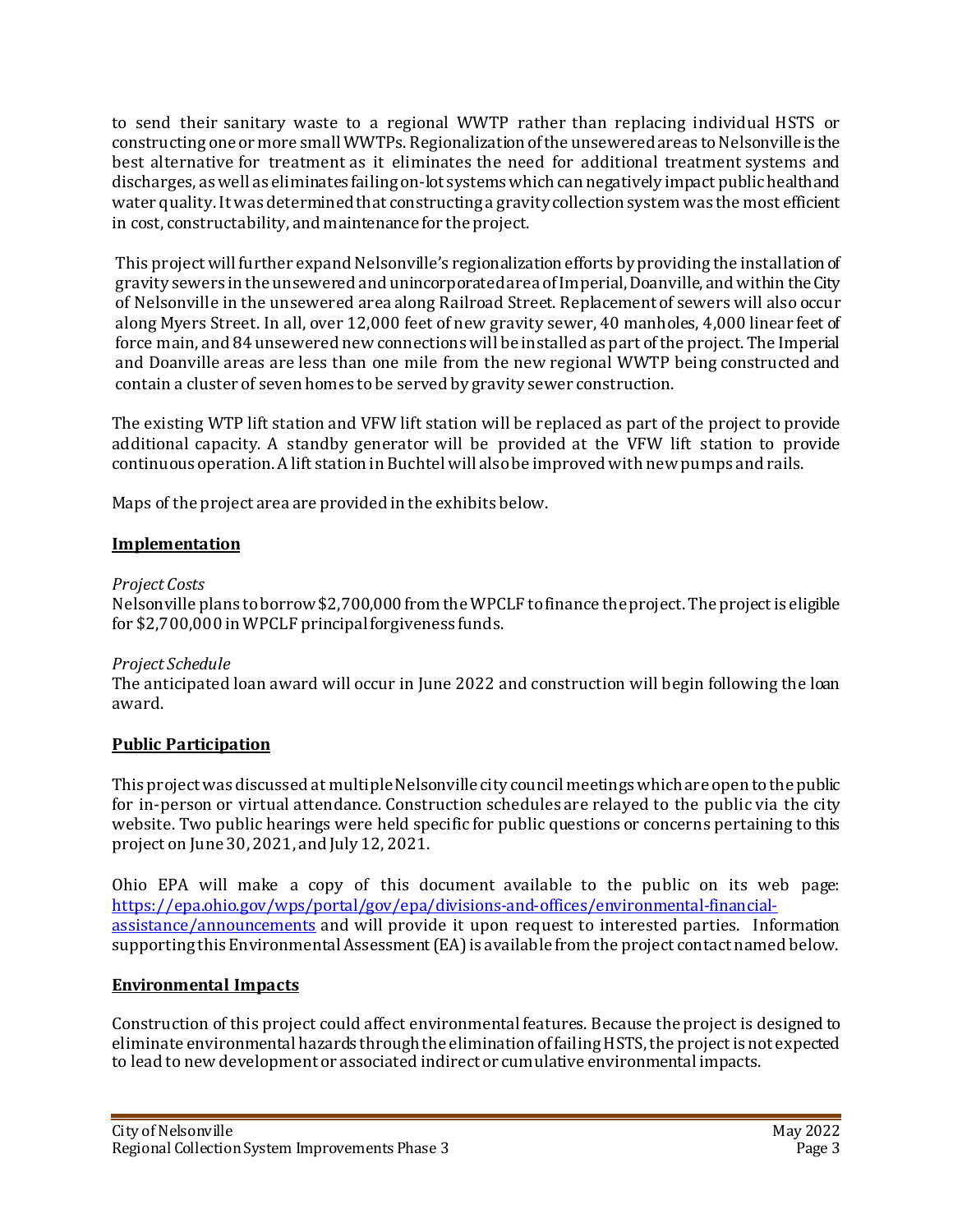Construction will occur in previously disturbed areas, within roads and public rights-of-way. No change to land use or topography will occur.

#### Air Quality

Athens County is in attainment for all regulated criteria air pollutants applicable to this project. The contractor will prevent unnecessary dust from construction activities from entering the atmosphere. Dust on unsurfaced streets or parking areas and any remaining dust on surfaced streets shall be controlled with water as needed. Because of this approach, there will be no significant adverse shortterm or long-term impacts on local air quality.

#### Archaeological and Historical Resources

Coordination was completed with the State Historic Preservation Office (SHPO) for this phase of the project as well as previous construction phases. It was determined that the planned area of construction has been previously developed and all excavation work will take place within previously disturbed roads and rights-of-way alongside other installed utilities. As no new excavations will occur, no impacts are expected to archaeological or historical resources.

However, in the event of archaeological finds during construction, Ohio Revised Code Section 149.53 requires contractors and subcontractors to notify SHPO of any archaeological discoveries in the project area, and to cooperate with the Office in archaeological and historic surveys and salvage efforts when appropriate. Work will not resume until a survey of the find and a determination of its value and effect has been made, and Ohio EPA authorizes work to continue.

Although several buildings listed on the National Register of Historic Places exist within the project area, SHPO agreed with the Ohio EPA conclusion that none will be adversely impacted.

### Terrestrial Habitat and Endangered Species

Eight federally listed species occur in Franklin County: the endangered Indiana bat, the endangered fanshell mussel, the endangered sheepnose mussel, the endangered pink pearly mussel, the endangered snuffbox mussel, the endangered running buffalo clover, the threatened northern longeared bat, and the threatened American burying beetle.

Coordination was completed with the US Fish and Wildlife Service and the Ohio Department of Natural Resources and determined that since planned area of disturbance during construction is limited to existing roads and previously disturbed rights-of-way, no habitat suited to the species listed above is in the project area. Based on this information, the project will have no significant adverse short-term or long-term effect on terrestrial habitat or endangered species.

#### Farmland Protection

Based on the review of the project planning and design, no prime farmland losses are expected as a result of this project.

#### Floodplains

According to project planning and design, construction within the floodplain will be temporary and result in no new permanent structures above-ground.

#### Ground Water Resources

To avoid adverse impacts to ground water resources, the construction contract includes specifications for appropriate and safe dewatering of deep excavations and management of ground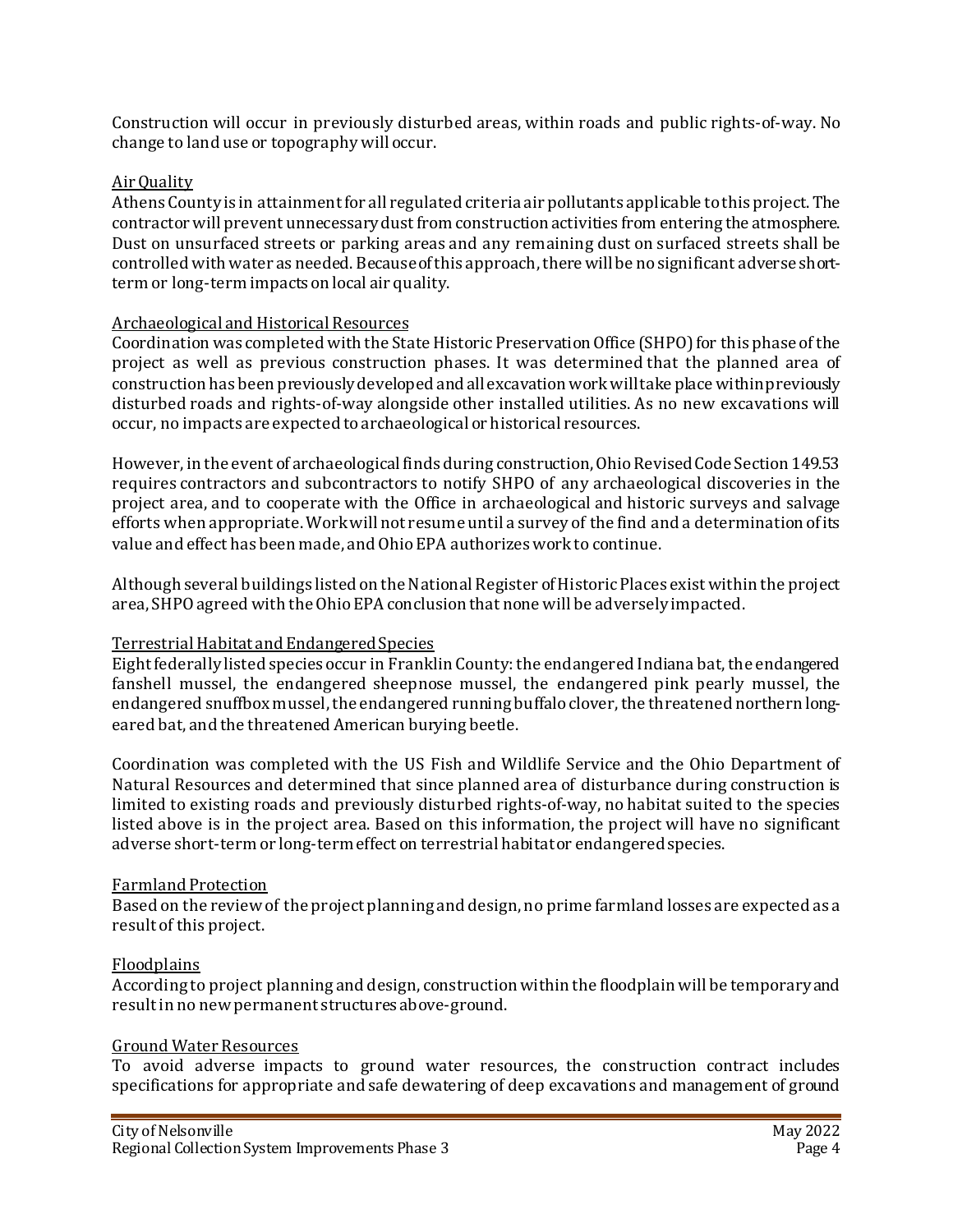water.

### Safety, Noise, Traffic, and Aesthetics

A traffic plan shall be developed by the contractor prior to commencing construction which includes all proper warning signs and lane closures. The contractor commits to minimize both the extent and duration of the disruption of traffic and disturbance to the neighborhood during construction. Local aesthetics will be unchanged after construction is complete. For these reasons, the project will not adversely affect noise, traffic, public safety, or aesthetics.

### Surface Water Resources

A stream crossing of Monday Creek is planned during construction but will be horizontally directional drilled to not disturb aquatic habitat.

An Ohio EPA General Storm Water NPDES Permit for Construction Activities will be obtained, and the contractor will minimize soil from eroding or otherwise entering onto all paved areas and into natural watercourses, ditches, and public sewer systems. Designated Wild and Scenic Rivers will be unaffected by this project as there are none located within the project's vicinity.

### Wetlands

According to a review of project planning and design and the Ohio Wetlands Inventory, this project will contain no in-wetland work and therefore will have no impacts onwetland areas.

#### Energy Use

This project will have little effect on local or regional energy supplies. Through utilizing gravity sewers and the already existing Nelsonville wastewater treatment system in place, no additional energy from the county is required.

### Local Economy

Nelsonville has minimized project costs by obtaining a principal forgiveness loan through the WPCLF. This allows a lower annual sewer bill for the new customers than otherwise would be possible. The project annual sewer bill for Nelsonville customers based on this project and other wastewater collection system improvement projects will be \$702, which is 2.4% of the local median household income of Nelsonville, \$28,886.

### **Conclusion**

Based upon the available facilities plans, detail plans, and other information for this project, Ohio EPA concludes that no significant short-term or long-term adverse direct environmental impacts will result from the project as related to the environmental features discussed in this Environmental Assessment. This is because these features do not exist in the project area, the features exist but will not be adversely affected, or the impacts of construction will be temporary and mitigated.

For these reasons, this project, alone or in combination with other projects, is not expected to result in any significant indirect or cumulative short-term or long-term adverse environmental impacts on the quality of the human environment or on sensitive resources.

The project will provide wastewater collection system improvements and sanitary sewer service to currently unsewered residents to eliminate environmental and public health hazards as a result of faulty HSTS.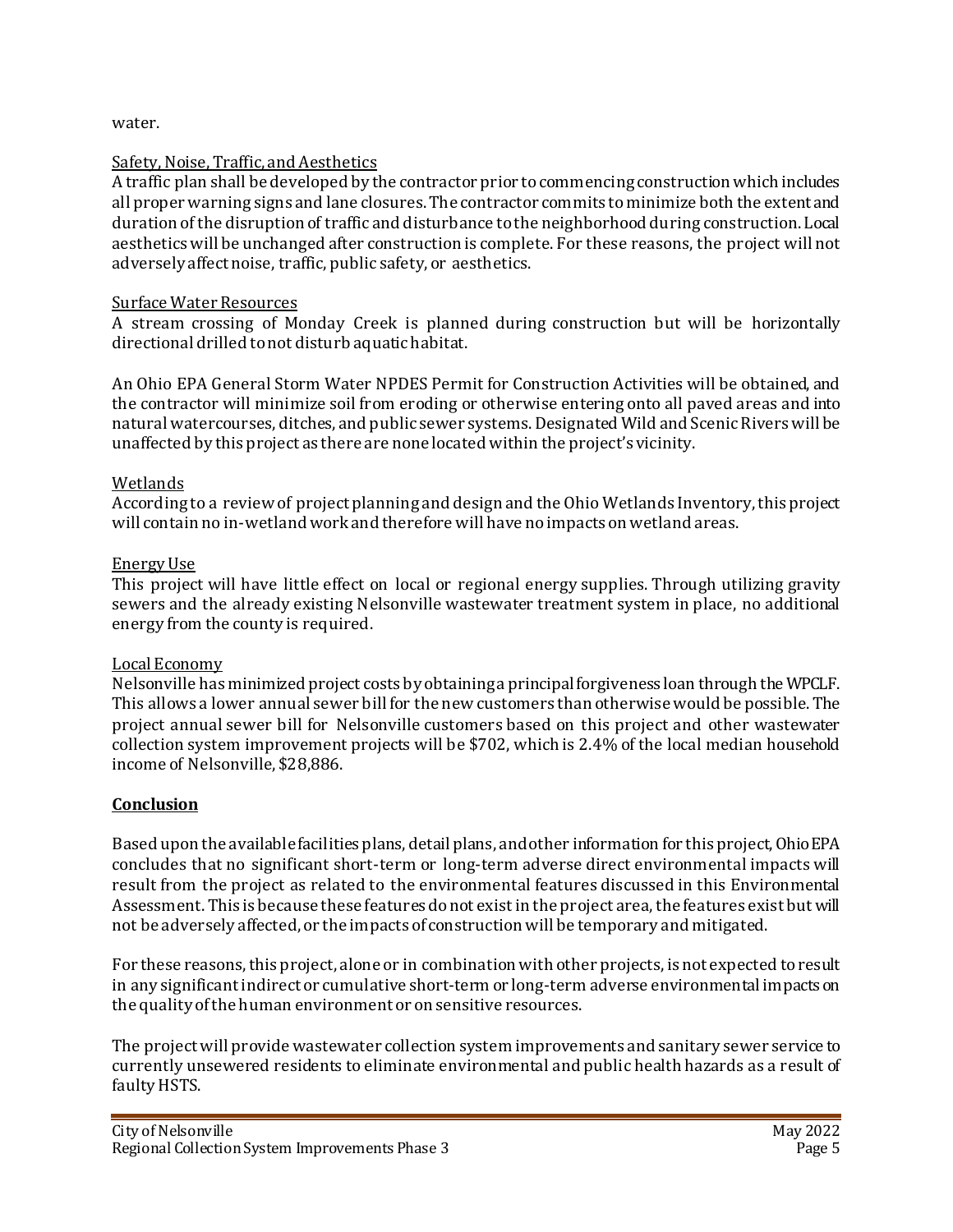# **Contactinformation**

Kristin Parrish Ohio EPA-DEFA P.O. Box 1049 Columbus, OH 43216-1049

[kristin.parrish@epa.ohio.gov](mailto:kristin.parrish@epa.ohio.gov)